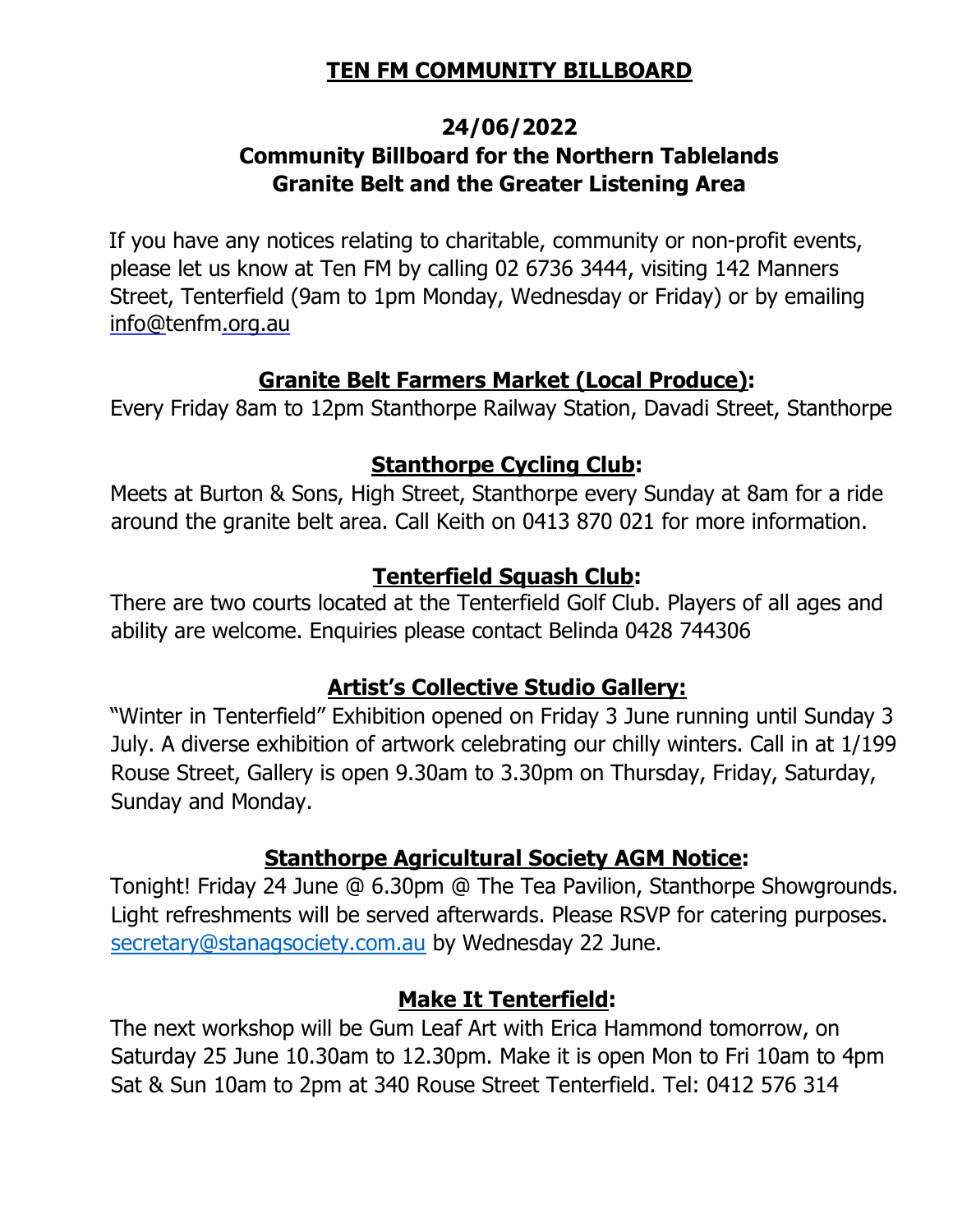# Borderline Youth Camp

Borderline Youth Camp is back Saturday 25 June to Friday 1 July. Join a bunch of new mates from all over each side of the QLD/NSW border, inspiring guests, celebs, music, food & thrilling activities. This week is all about leadership, teamwork, life after school and having positive mental health! Camps are free for teenagers aged 15-18. Cherrabah Resort, Elbow Valley, Qld. Apply now www.borderlinecamp.com

## Joan Smith Tribute Recital:

Come along and enjoy the music on Sunday 26 June commencing at 2pm at the Stanthorpe Art Gallery, for what has become an annual concert in Joan's memory. She was a very much respected local music teacher & school teacher in the district.

# Walk 'n' Talk for Life:

The next walk is on Sunday 26 June. Meet @ 9.30am, the walk begins at 10am from Jubilee Park, Manners Street. Morning tea and a sausage sizzle will be sponsored by a different community group each month.

# Stanthorpe Uniting Church Book Fair:

Come along to 111 to 113 High Street Stanthorpe for the 2022 book fair on Thursday 30 June 10am to 4pm; Friday 1 July 10am to 4pm and Saturday 2 July from 10am to 2pm.

## Bald Rock 50<sup>th</sup> Anniversary Guided Tour:

On Saturday 2 July 2 to 5pm. Phone Tenterfield National Parks on 02 6736 4298 for more information or visit nswparks.info/baldrock50

# The Cuskelly College of Music presents the Beat of the Bush:

There will be two shows on Saturday 2 July at 2pm and 7pm at the Tenterfield School of Arts. On Sunday 3 July there is "The Chilly Sing" a day of community singing. All singers are encouraged to attend. The music Festival continues from Monday 4 to Friday 8 July. Come and enjoy a week of world class performances in Tenterfield. Join us for a program showcasing the talent of students and staff go to www.cuskellycollegeofmusic.com/winter-school

# Tenterfield Cricket: Learn Laws of Cricket:

Upcoming Umpires Course on Saturday & Sunday 9 & 10 July. Contact Leeza Wishart sideroxylon@ant.mail.com.au or call 0457 246 064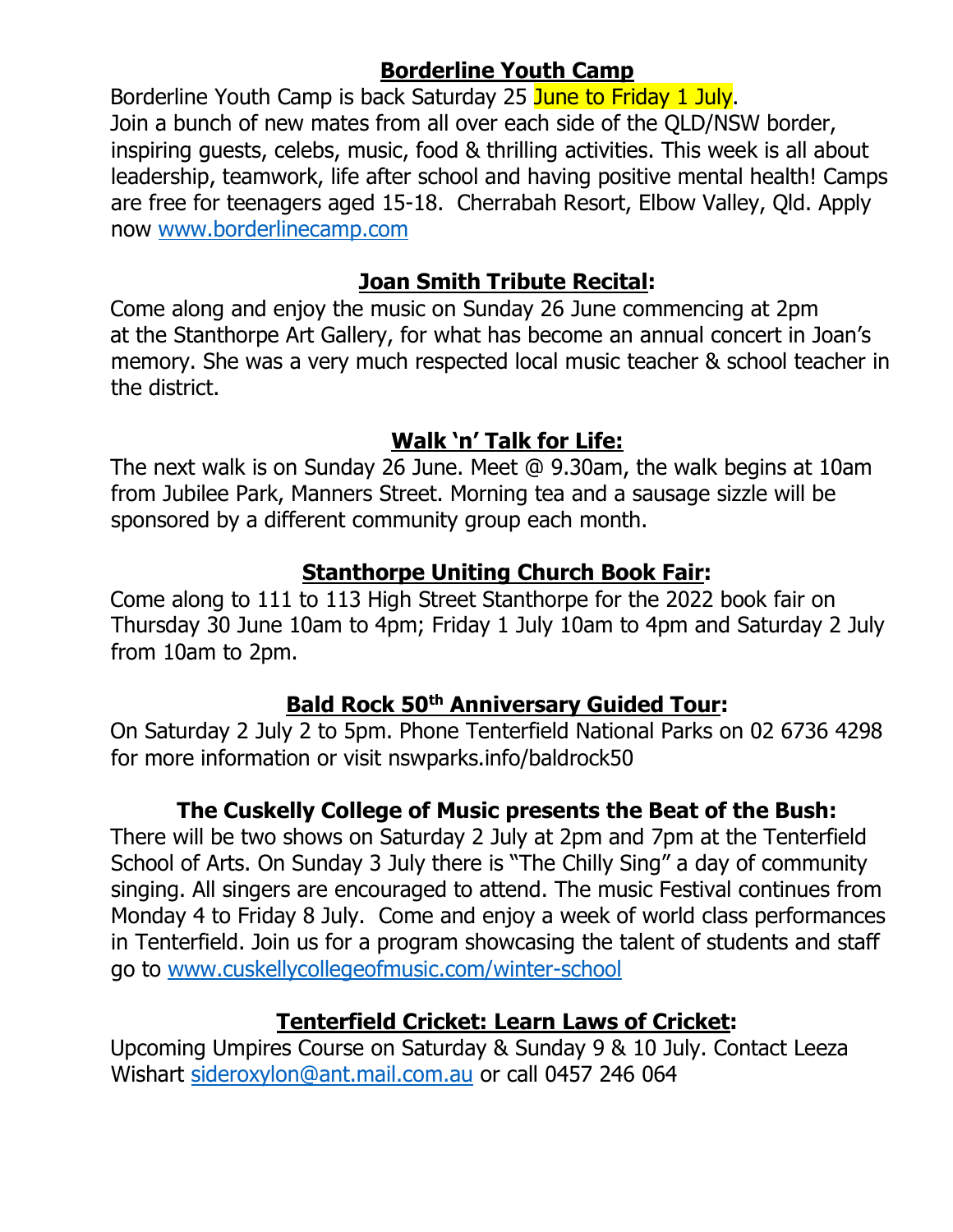# Market in the Mountains:

Run by the Stanthorpe Crafters and Hobbyists Association. 8am to 12 noon on Sunday 10 July at the Stanthorpe Showgrounds.

## Stanthorpe Agricultural Society Annual Poultry Show:

On Sunday 17 July, \$2 entry. Entries close on Fri 8 July. Email rigalloway8@gmail.com to enter and for more information.

# St Joseph's School Stanthorpe:

Bring your child to our Prep Open Days on Wednesday 20 July and Wednesday 27 July. Meet our staff, talk to teachers and tour the School .

# B.O.M. Workshop:

Mayor Springborg and Councillors invite you to join them at the Texas Golf Club at 12.30pm on Thursday 21 July regarding opportunities to improve reporting of flood warnings. Please come prepared with examples of the data you use in your decision making to help BOM understand why the information is important to you. Confirm your attendance to kparker@grc.gld.gov.au by Monday 11 July as light lunch will be provided on arrival

## Jumpers & Jazz in July Festival:

Thursday 21 July until Sunday  $31<sup>st</sup>$  July in Warwick. Established in 2004 it is Queensland's quirkiest yarnbombing and jazz winter festival. For more info call 0492 979 870. Be a part of it & become a volunteer!

## Texas Show:

Saturday & Sunday 30 & 31 July. Kemp Street Texas Ph. 07 4653 1279

# The Tenterfield Community Care for Patient's Committee AGM:

The team need new faces to join them so come along on Thursday 11 August.

## CBD recycle bins collected Fridays:

Reminder to business owners in Tenterfield on Rouse Street between Miles and Molesworth Streets that recycle bin day is every second Friday. Business owners should have bins out Thursday night or early Friday for collection. Some recycling bins left out have previously been collected on Mondays. This will NO longer occur.

## The Salvation Army: Tenterfield Kids Club:

Every Wednesday 4pm to 5.50pm for primary school aged kids at the Salvo Shed, on the corner of Naas and Logan Streets, Tenterfield.